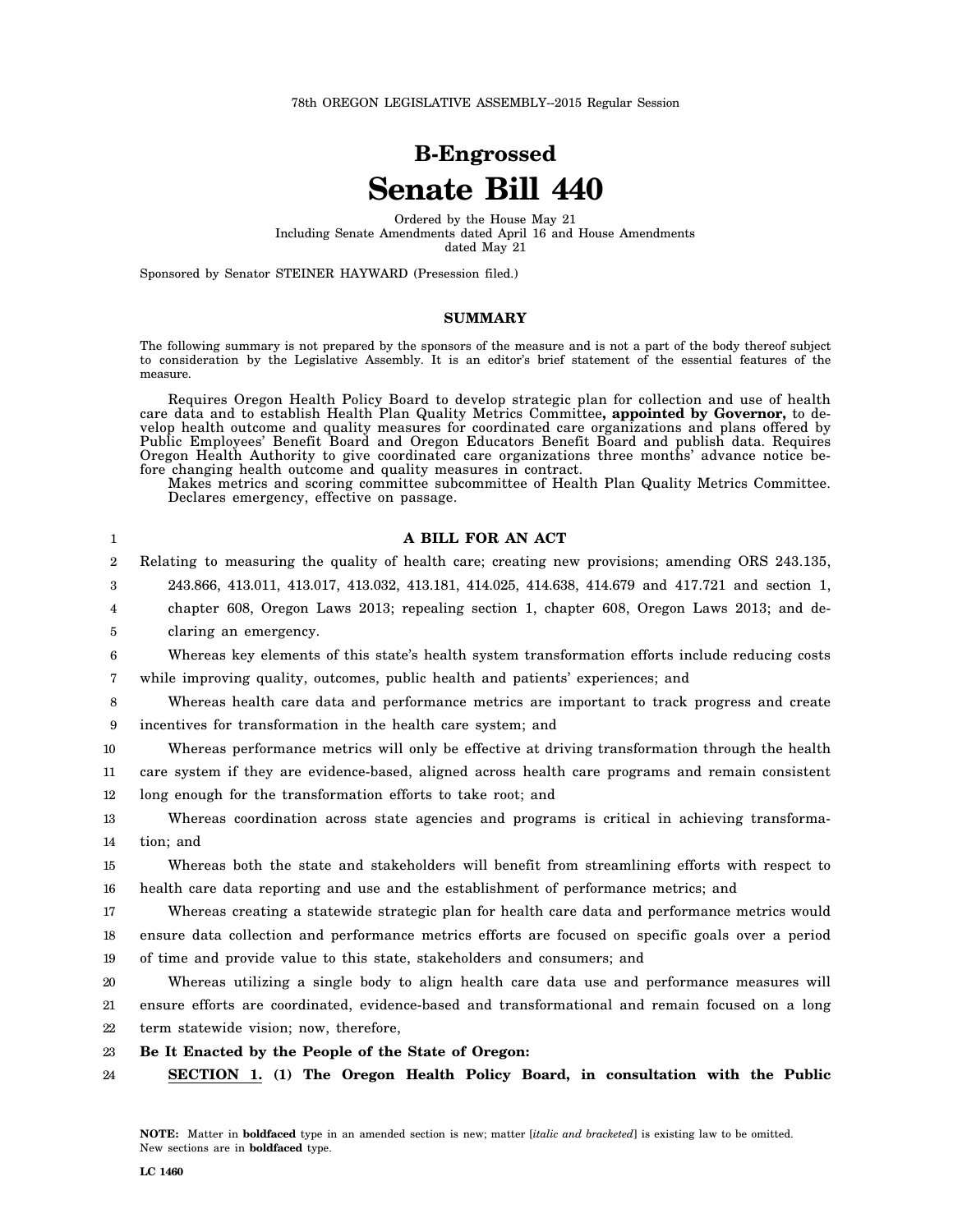1 **Employees' Benefit Board, the Oregon Educators Benefit Board, the Oregon Health Author-**

2 **ity and the Department of Consumer and Business Services shall develop a statewide stra-**

3 **tegic plan for the collection and use of health care data. The plan must:**

4 5 6 **(a) Include clear objectives for how health care data will be used, and what types of data are needed, in state health care programs to support health system transformation efforts and promote value;**

**(b) Allow for alignment of performance metrics across state health care programs;**

8 9 10 **(c) Ensure that the state's efforts in the collection and use of health care data encourage integrated and coordinated care, promote improved quality, health outcomes and patient satisfaction and help reduce costs;**

11 12 **(d) Include strategies to ensure that the state's collection, use and measurement of health care data advance payment reform and allow for alternative payment methodologies;**

13 14 15 **(e) To the extent practicable, allow for alternative reporting and measurement mechanisms that are not claims-based or that are for payers and providers who are moving away from fee-for-service based reimbursement;**

16 17 18 **(f) Identify appropriate and inappropriate uses of health care data, including safeguards to ensure privacy and ensure that data is not used for marketing or other inappropriate purposes; and**

19 20 **(g) Outline a five-year vision including implementation timelines in sufficient detail that health care stakeholders can plan for expected new data reporting requirements and uses.**

21 **(2) The Oregon Health Policy Board shall submit the plan developed under subsection (1)**

22 23 **of this section to the interim committees of the Legislative Assembly related to health care no later than September 1, 2016.**

24 25 26 **(3) The performance measures developed by the Health Plan Quality Metrics Committee established under ORS 413.017 (4) must be aligned with the statewide strategic plan adopted under this section.**

27 **SECTION 2.** ORS 413.017 is amended to read:

28 29 413.017. (1) The Oregon Health Policy Board shall establish the committees described in subsections (2) [*and (3)*] **to (4)** of this section.

30 31 (2)(a) The Public Health Benefit Purchasers Committee shall include individuals who purchase health care for the following:

32 (A) The Public Employees' Benefit Board.

33 (B) The Oregon Educators Benefit Board.

34 (C) Trustees of the Public Employees Retirement System.

35 (D) A city government.

7

- 36 (E) A county government.
- 37 (F) A special district.

38 39 (G) Any private nonprofit organization that receives the majority of its funding from the state and requests to participate on the committee.

40 (b) The Public Health Benefit Purchasers Committee shall:

41 42 43 44 (A) Identify and make specific recommendations to achieve uniformity across all public health benefit plan designs based on the best available clinical evidence, recognized best practices for health promotion and disease management, demonstrated cost-effectiveness and shared demographics among the enrollees within the pools covered by the benefit plans.

45 (B) Develop an action plan for ongoing collaboration to implement the benefit design alignment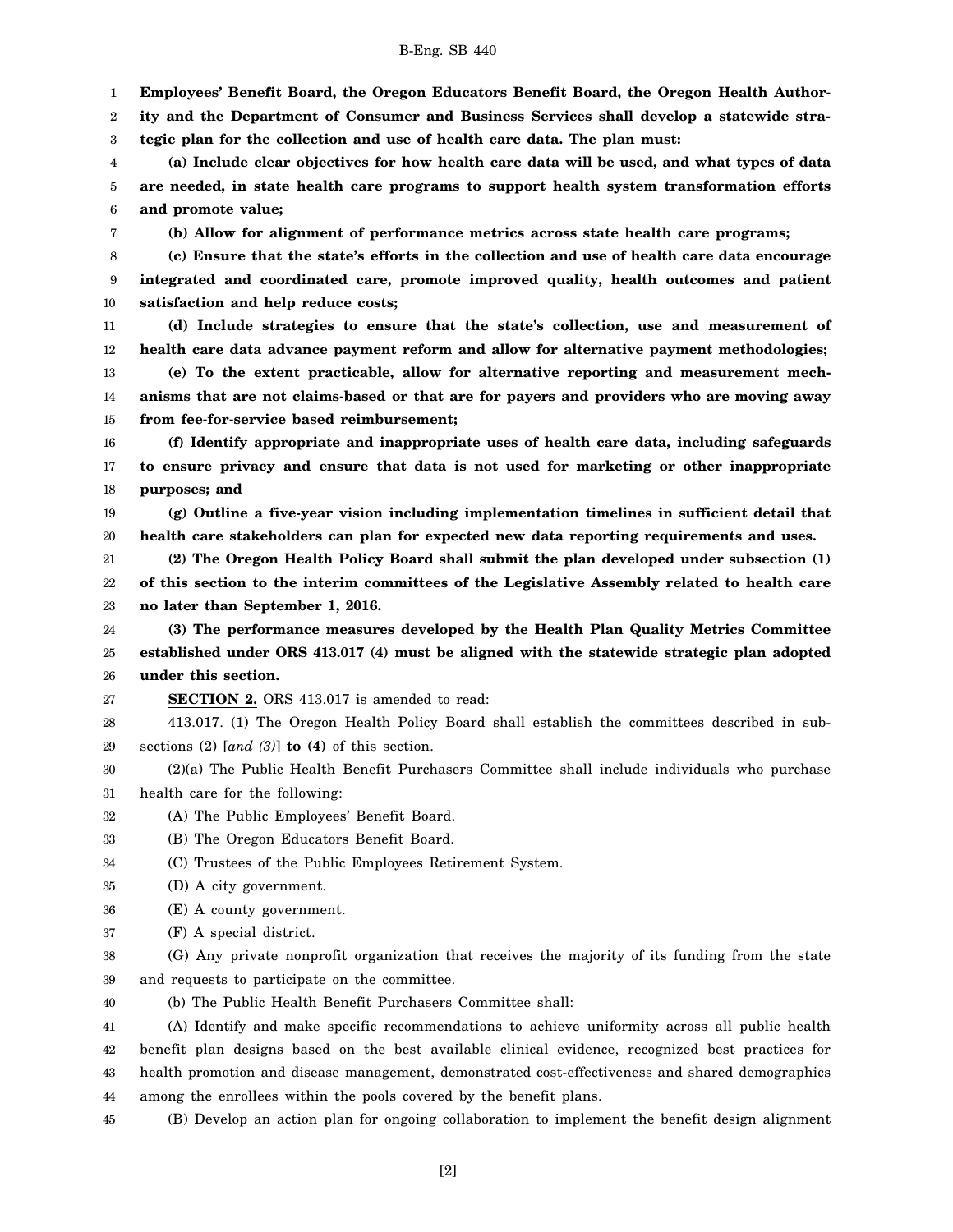1 2 described in subparagraph (A) of this paragraph and shall leverage purchasing to achieve benefit uniformity if practicable.

3 4 5 (C) Continuously review and report to the Oregon Health Policy Board on the committee's progress in aligning benefits while minimizing the cost shift to individual purchasers of insurance without shifting costs to the private sector or the Oregon Health Insurance Exchange.

6 7 8 9 10 11 (c) The Oregon Health Policy Board shall work with the Public Health Benefit Purchasers Committee to identify uniform provisions for state and local public contracts for health benefit plans that achieve maximum quality and cost outcomes. The board shall collaborate with the committee to develop steps to implement joint contract provisions. The committee shall identify a schedule for the implementation of contract changes. The process for implementation of joint contract provisions must include a review process to protect against unintended cost shifts to enrollees or agencies.

12 13 14 [*(d) Proposals and plans developed in accordance with this subsection shall be completed by October 1, 2010, and shall be submitted to the Oregon Health Policy Board for its approval and possible referral to the Legislative Assembly no later than December 31, 2010.*]

15 16 17 (3)(a) The Health Care Workforce Committee shall include individuals who have the collective expertise, knowledge and experience in a broad range of health professions, health care education and health care workforce development initiatives.

18 19 20 (b) The Health Care Workforce Committee shall coordinate efforts to recruit and educate health care professionals and retain a quality workforce to meet the demand that will be created by the expansion in health care coverage, system transformations and an increasingly diverse population.

21 22 (c) The Health Care Workforce Committee shall conduct an inventory of all grants and other state resources available for addressing the need to expand the health care workforce to meet the

23 needs of Oregonians for health care.

24 25 **(4)(a) The Health Plan Quality Metrics Committee shall include the following members appointed by the Governor:**

26 **(A) An individual representing the Oregon Health Authority;**

27 **(B) An individual representing the Oregon Educators Benefit Board;**

28 **(C) An individual representing the Public Employees' Benefit Board;**

29 **(D) An individual representing the Department of Consumer and Business Services;**

- 30 **(E) Two health care providers;**
- 31 **(F) One individual representing hospitals;**

32 33 **(G) One individual representing insurers, large employers or multiple employer welfare arrangements;**

34 **(H) Two individuals representing health care consumers;**

35 **(I) Two individuals representing coordinated care organizations;**

36 **(J) One individual with expertise in health care research;**

37 **(K) One individual with expertise in health care quality measures; and**

38 **(L) One individual with expertise in mental health and addiction services.**

39 **(b) The committee shall work collaboratively with the Oregon Educators Benefit Board,**

40 41 42 43 44 45 **the Public Employees' Benefit Board, the Oregon Health Authority and the Department of Consumer and Business Services to adopt health outcome and quality measures that are focused on specific goals and provide value to the state, employers, insurers, health care providers and consumers. The committee shall be the single body to align health outcome and quality measures used in this state with the requirements of health care data reporting to ensure that the measures and requirements are coordinated, evidence-based and focused on**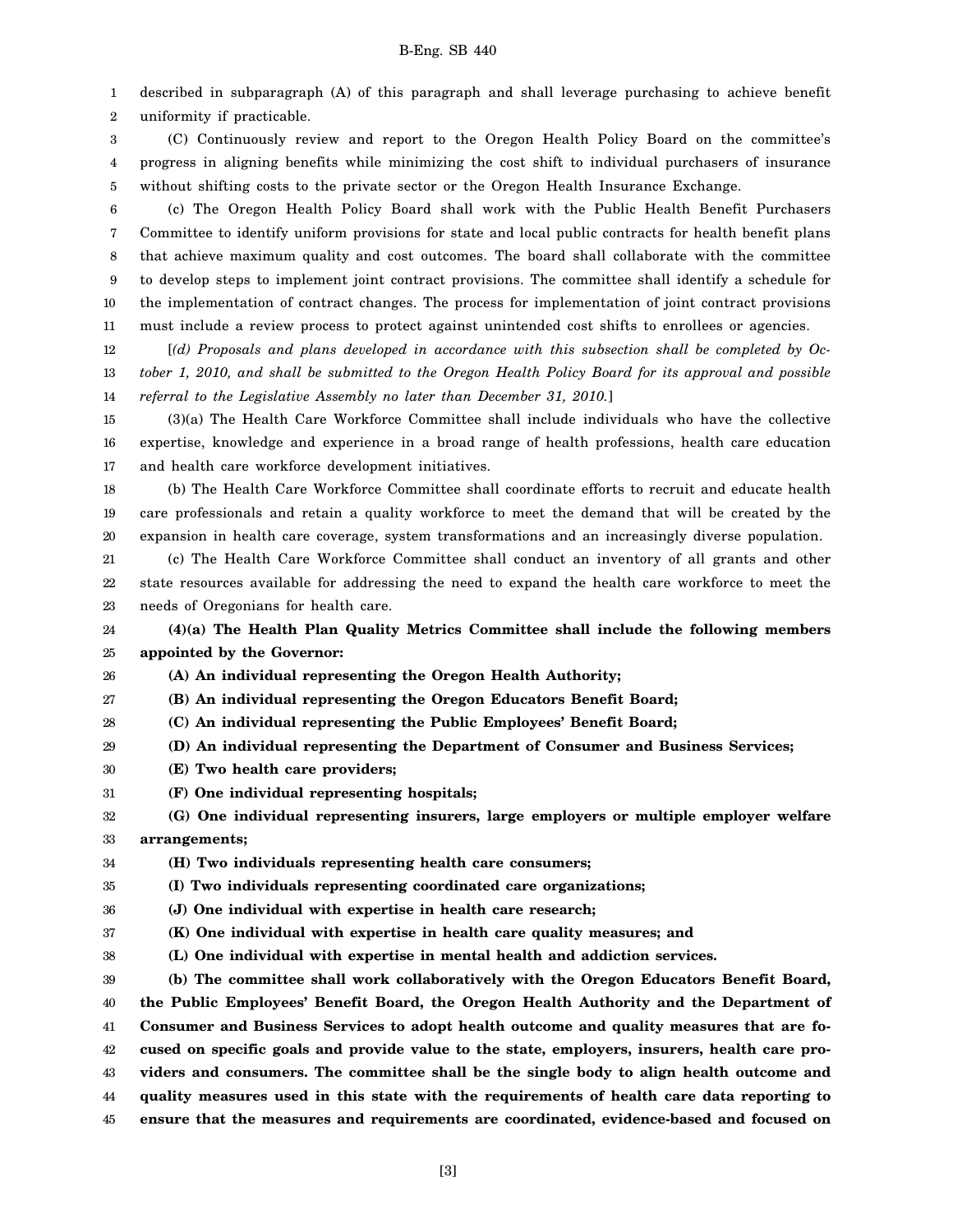1 **a long term statewide vision.**

25

2 3 4 5 6 7 8 9 10 11 12 13 **(c) The committee shall use a public process that includes an opportunity for public comment to identify health outcome and quality measures that may be applied to services provided by coordinated care organizations or paid for by health benefit plans sold through the health insurance exchange or offered by the Oregon Educators Benefit Board or the Public Employees' Benefit Board. The Oregon Health Authority, the Department of Consumer and Business Services, the Oregon Educators Benefit Board and the Public Employees' Benefit Board are not required to adopt all of the health outcome and quality measures identified by the committee but may not adopt any health outcome and quality measures that are different from the measures identified by the committee. The measures must take into account the recommendations of the metrics and scoring subcommittee created in ORS 414.638 and the differences in the populations served by coordinated care organizations and by commercial insurers.**

14 15 **(d) In identifying health outcome and quality measures, the committee shall prioritize measures that:**

16 17 18 19 **(A) Utilize existing state and national health outcome and quality measures, including measures adopted by the Centers for Medicare and Medicaid Services, that have been adopted or endorsed by other state or national organizations and have a relevant state or national benchmark;**

20 21 **(B) Given the context in which each measure is applied, are not prone to random variations based on the size of the denominator;**

22 23 24 **(C) Utilize existing data systems, to the extent practicable, for reporting the measures to minimize redundant reporting and undue burden on the state, health benefit plans and health care providers;**

**(D) Can be meaningfully adopted for a minimum of three years;**

26 27 **(E) Use a common format in the collection of the data and facilitate the public reporting of the data; and**

28 29 **(F) Can be reported in a timely manner and without significant delay so that the most current and actionable data is available.**

30 31 **(e) The committee shall evaluate on a regular and ongoing basis the health outcome and quality measures adopted under this section.**

32 33 34 35 36 37 38 **(f) The committee may convene subcommittees to focus on gaining expertise in particular areas such as data collection, health care research and mental health and substance use disorders in order to aid the committee in the development of health outcome and quality measures. A subcommittee may include stakeholders and staff from the Oregon Health Authority, the Department of Human Services, the Department of Consumer and Business Services, the Early Learning Council or any other agency staff with the appropriate expertise in the issues addressed by the subcommittee.**

39 40 41 42 43 **(g) This subsection does not prevent the Oregon Health Authority, the Department of Consumer and Business Services, commercial insurers, the Public Employees' Benefit Board or the Oregon Educators Benefit Board from establishing programs that provide financial incentives to providers for meeting specific health outcome and quality measures adopted by the committee.**

44 45 [*(4)*] **(5)** Members of the committees described in subsections (2) [*and (3)*] **to (4)** of this section who are not members of the Oregon Health Policy Board are not entitled to compensation but shall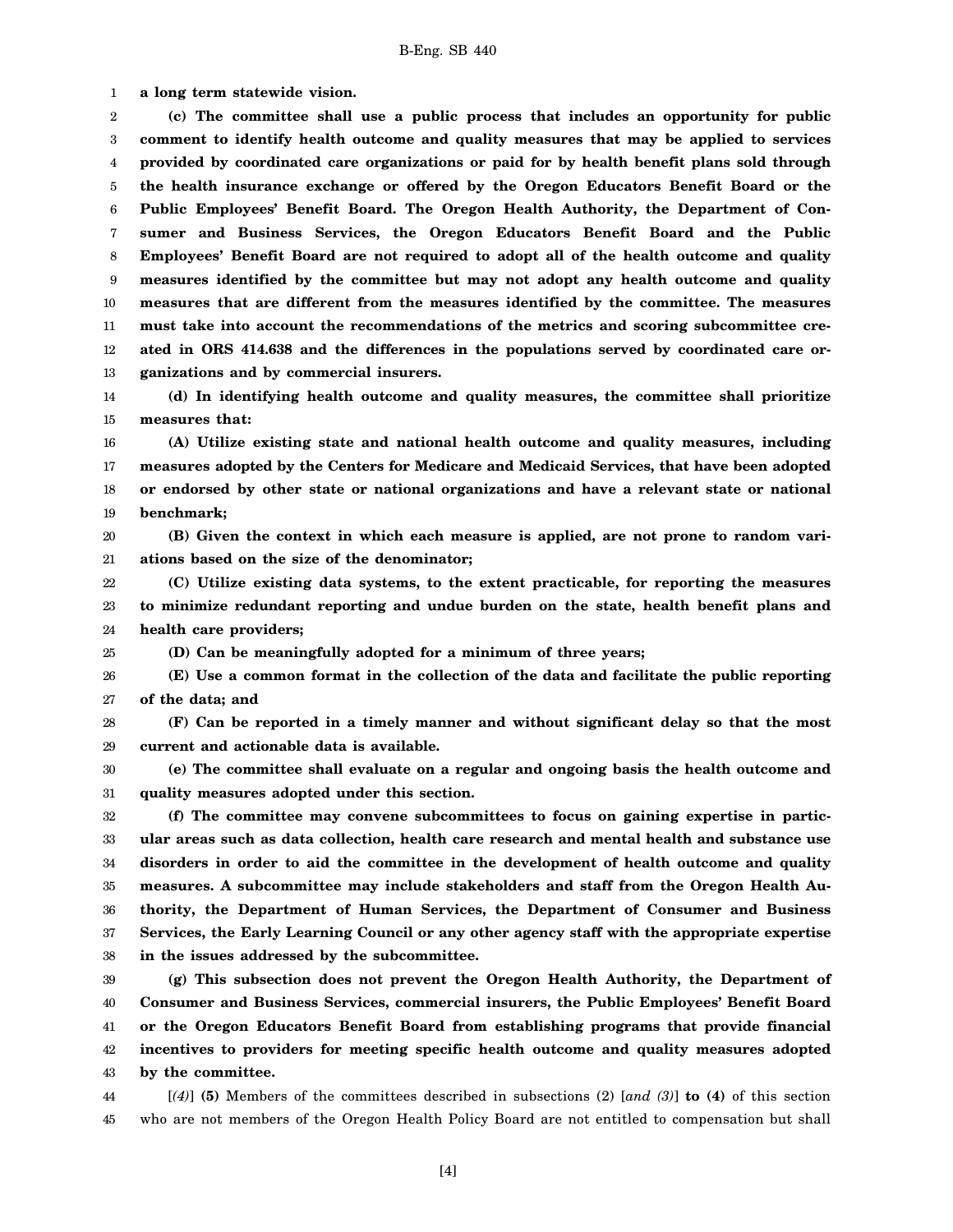1 2 3 4 5 6 7 8 9 10 11 12 13 14 15 16 17 18 19 20 21 22 23 24 25 26 27 28 29 30 31 32 33 34 35 36 37 38 39 40 41 42 43 44 45 be reimbursed from funds available to the board for actual and necessary travel and other expenses incurred by them by their attendance at committee meetings, in the manner and amount provided in ORS 292.495. **SECTION 3. The Oregon Health Authority shall submit two reports to the Legislative Assembly, in the manner provided in ORS 192.245, on the activities of the Health Plan Quality Metrics Committee and the authority in complying with the provisions of ORS 413.017 (4)(b) to (f). The first report shall be submitted during the 2017 regular session of the Legislative Assembly. A second report shall be submitted during the 2019 regular session of the Legislative Assembly. SECTION 4.** ORS 243.135 is amended to read: 243.135. (1) Notwithstanding any other benefit plan contracted for and offered by the Public Employees' Benefit Board, the board shall contract for a health benefit plan or plans best designed to meet the needs and provide for the welfare of eligible employees, the state and the local governments. In considering whether to enter into a contract for a plan, the board shall place emphasis on: (a) Employee choice among high quality plans; (b) A competitive marketplace; (c) Plan performance and information; (d) Employer flexibility in plan design and contracting; (e) Quality customer service; (f) Creativity and innovation; (g) Plan benefits as part of total employee compensation; [*and*] (h) The improvement of employee health**; and (i) Health outcome and quality measures, described in ORS 413.017 (4), that are reported by the plan**. (2) The board may approve more than one carrier for each type of plan contracted for and offered but the number of carriers shall be held to a number consistent with adequate service to eligible employees and their family members. (3) Where appropriate for a contracted and offered health benefit plan, the board shall provide options under which an eligible employee may arrange coverage for family members. (4) Payroll deductions for costs that are not payable by the state or a local government may be made upon receipt of a signed authorization from the employee indicating an election to participate in the plan or plans selected and the deduction of a certain sum from the employee's pay. (5) In developing any health benefit plan, the board may provide an option of additional coverage for eligible employees and their family members at an additional cost or premium. (6) Transfer of enrollment from one plan to another shall be open to all eligible employees and their family members under rules adopted by the board. Because of the special problems that may arise in individual instances under comprehensive group practice plan coverage involving acceptable [*physician-patient*] **provider-patient** relations between a particular panel of [*physicians*] **providers** and particular eligible employees and their family members, the board shall provide a procedure under which any eligible employee may apply at any time to substitute a health service benefit plan for participation in a comprehensive group practice benefit plan. (7) The board shall evaluate a benefit plan that serves a limited geographic region of this state according to the criteria described in subsection (1) of this section. **SECTION 5.** ORS 243.866 is amended to read: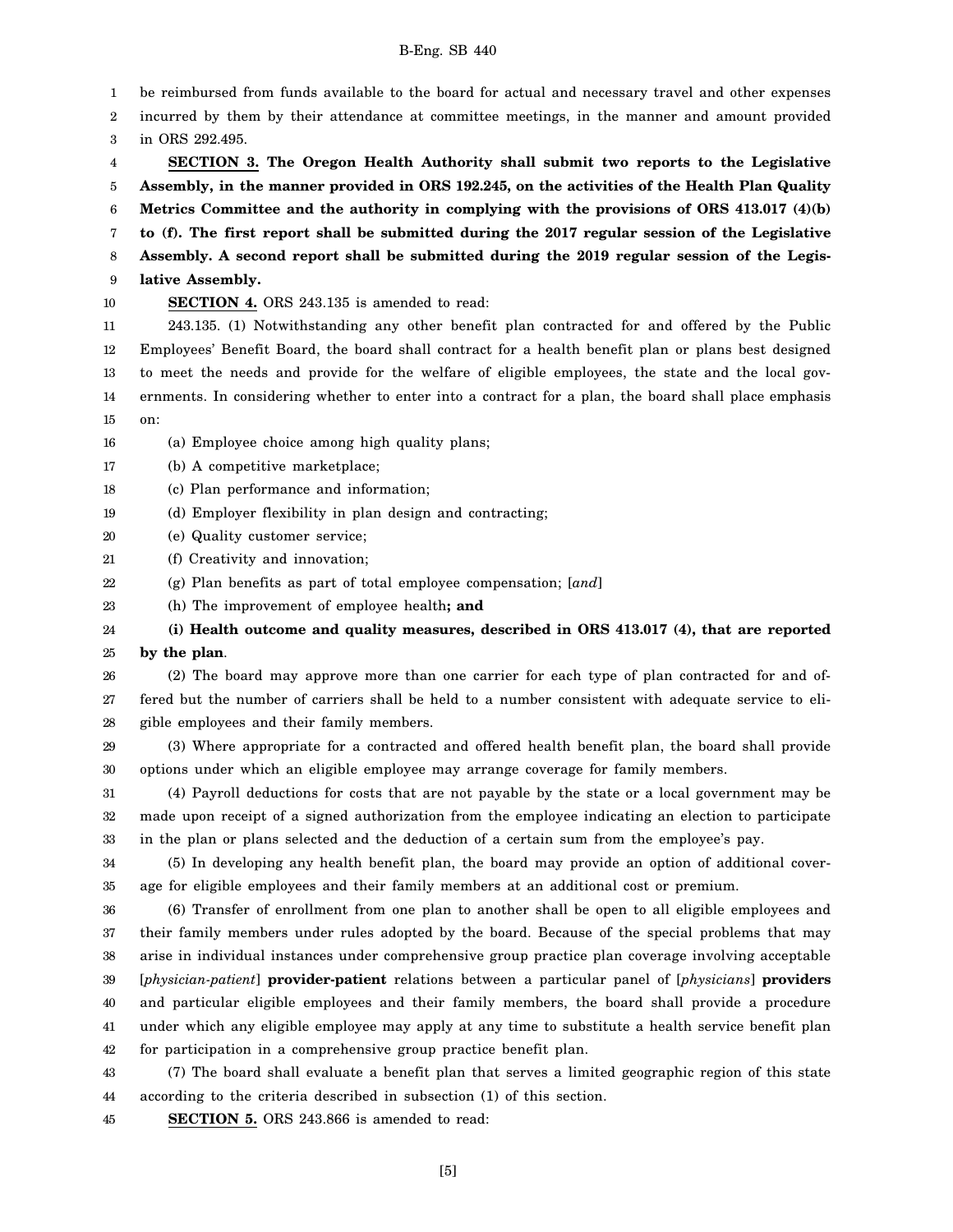1 243.866. (1) The Oregon Educators Benefit Board shall contract for benefit plans best designed

2 to meet the needs and provide for the welfare of eligible employees, the districts and local govern-

3 4 ments. In considering whether to enter into a contract for a benefit plan, the board shall place emphasis on:

- 5 (a) Employee choice among high-quality plans;
- 6 (b) Encouragement of a competitive marketplace;
- 7 (c) Plan performance and information;
- 8 (d) District and local government flexibility in plan design and contracting;
- 9 (e) Quality customer service;
- 10 (f) Creativity and innovation;
- 11 (g) Plan benefits as part of total employee compensation; [*and*]

12 (h) Improvement of employee health**; and**

13 14 **(i) Health outcome and quality measures, described in ORS 413.017 (4), that are reported by the plan**.

15 16 17 (2) The board may approve more than one carrier for each type of benefit plan offered, but the board shall limit the number of carriers to a number consistent with adequate service to eligible employees and family members.

18 19 (3) When appropriate, the board shall provide options under which an eligible employee may arrange coverage for family members under a benefit plan.

20 21 22 23 (4) A district or a local government shall provide that payroll deductions for benefit plan costs that are not payable by the district or local government may be made upon receipt of a signed authorization from the employee indicating an election to participate in the benefit plan or plans selected and allowing the deduction of those costs from the employee's pay.

24 25 (5) In developing any benefit plan, the board may provide an option of additional coverage for eligible employees and family members at an additional premium.

26 27 28 29 30 31 32 (6) The board shall adopt rules providing that transfer of enrollment from one benefit plan to another is open to all eligible employees and family members. Because of the special problems that may arise involving acceptable [*physician-patient*] **provider-patient** relations between a particular panel of [*physicians*] **providers** and a particular eligible employee or family member under a comprehensive group practice benefit plan, the board shall provide a procedure under which any eligible employee may apply at any time to substitute another benefit plan for participation in a comprehensive group practice benefit plan.

33 34 35 (7) An eligible employee who is retired is not required to participate in a health benefit plan offered under this section in order to obtain dental benefit plan coverage. The board shall establish by rule standards of eligibility for retired employees to participate in a dental benefit plan.

36 37 (8) The board shall evaluate a benefit plan that serves a limited geographic region of this state according to the criteria described in subsection (1) of this section.

- 38 **SECTION 6.** ORS 413.011 is amended to read:
- 39

413.011. (1) The duties of the Oregon Health Policy Board are to:

40 41 (a) Be the policy-making and oversight body for the Oregon Health Authority established in ORS 413.032 and all of the authority's departmental divisions.

42 43 (b) Develop and submit a plan to the Legislative Assembly by December 31, 2010, to provide and fund access to affordable, quality health care for all Oregonians by 2015.

44 45 (c) Develop a program to provide health insurance premium assistance to all low and moderate income individuals who are legal residents of Oregon.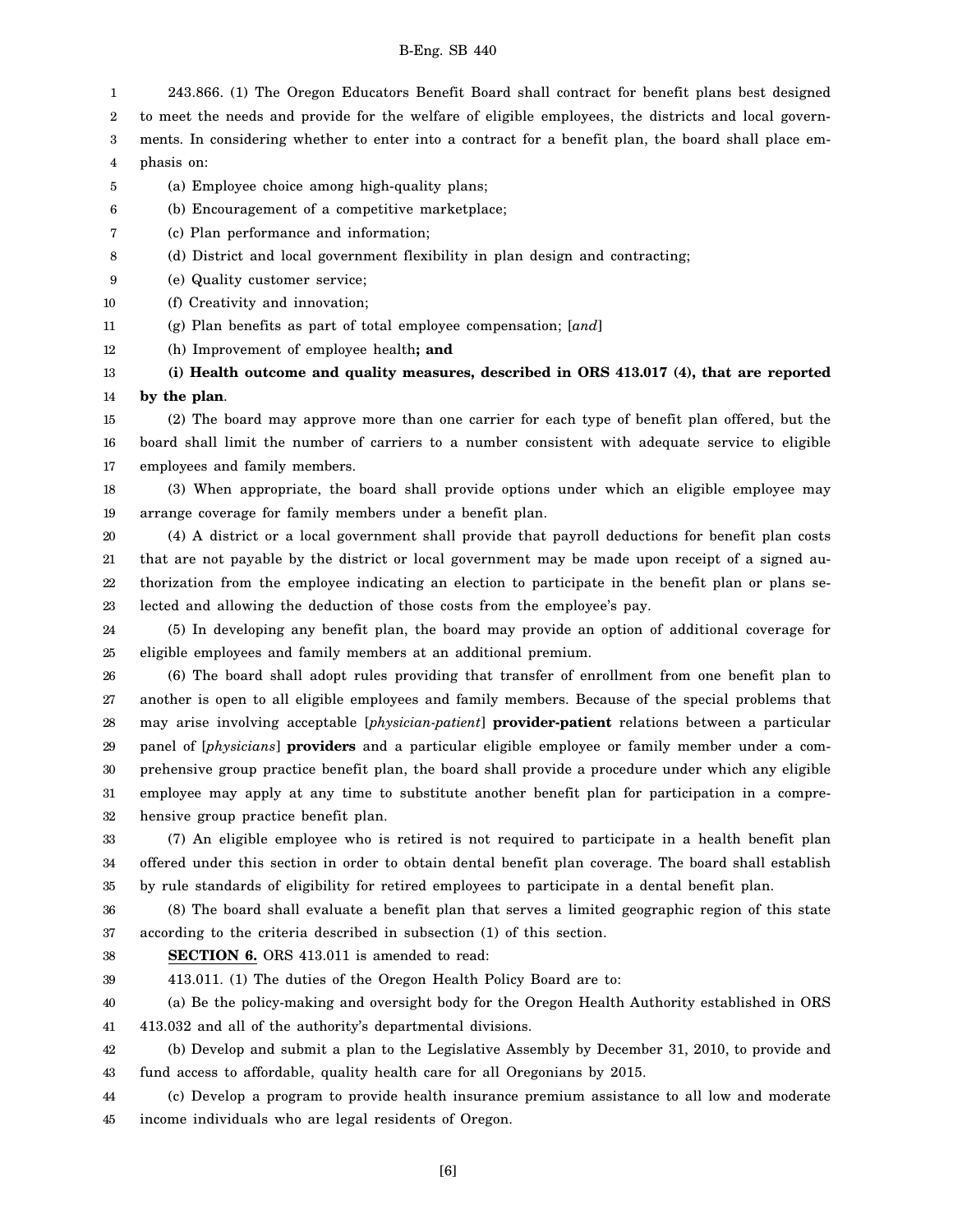1 2 3 4 5 6 7 (d) [*Establish and continuously refine uniform, statewide health care quality standards for use by all purchasers of health care, third-party payers and health care providers as quality performance benchmarks*] **Publish health outcome and quality measure data collected by the Oregon Health Authority at aggregate levels that do not disclose information otherwise protected by law. The information published must report, for each coordinated care organization and each health benefit plan sold through the health insurance exchange or offered by the Oregon Educators Benefit Board or the Public Employees' Benefit Board:**

8 **(A) Quality measures;**

9 **(B) Costs;**

10 **(C) Health outcomes; and**

11 12 13 **(D) Other information that is necessary for members of the public to evaluate the value of health services delivered by each coordinated care organization and by each health benefit plan**.

14 15 (e) Establish evidence-based clinical standards and practice guidelines that may be used by providers.

16 17 18 19 20 (f) Approve and monitor community-centered health initiatives described in ORS 413.032 (1)(h) that are consistent with public health goals, strategies, programs and performance standards adopted by the Oregon Health Policy Board to improve the health of all Oregonians, and shall regularly report to the Legislative Assembly on the accomplishments and needed changes to the initiatives.

21

32

(g) Establish cost containment mechanisms to reduce health care costs.

22 23 24 (h) Ensure that Oregon's health care workforce is sufficient in numbers and training to meet the demand that will be created by the expansion in health coverage, health care system transformations, an increasingly diverse population and an aging workforce.

25 26 (i) Work with the Oregon congressional delegation to advance the adoption of changes in federal law or policy to promote Oregon's comprehensive health reform plan.

27 28 (j) Establish a health benefit package in accordance with ORS 741.340 to be used as the baseline for all health benefit plans offered through the Oregon health insurance exchange.

29 30 31 (k) Investigate and report annually to the Legislative Assembly on the feasibility and advisability of future changes to the health insurance market in Oregon, including but not limited to the following:

(A) A requirement for every resident to have health insurance coverage.

33 34 (B) A payroll tax as a means to encourage employers to continue providing health insurance to their employees.

35 36 (C) The implementation of a system of interoperable electronic health records utilized by all health care providers in this state.

37 38 39 40 41 (L) Meet cost-containment goals by structuring reimbursement rates to reward comprehensive management of diseases, quality outcomes and the efficient use of resources by promoting costeffective procedures, services and programs including, without limitation, preventive health, dental and primary care services, web-based office visits, telephone consultations and telemedicine consultations.

42 43 44 (m) Oversee the expenditure of moneys from the Health Care Workforce Strategic Fund to support grants to primary care providers and rural health practitioners, to increase the number of primary care educators and to support efforts to create and develop career ladder opportunities.

45 (n) Work with the Public Health Benefit Purchasers Committee, administrators of the medical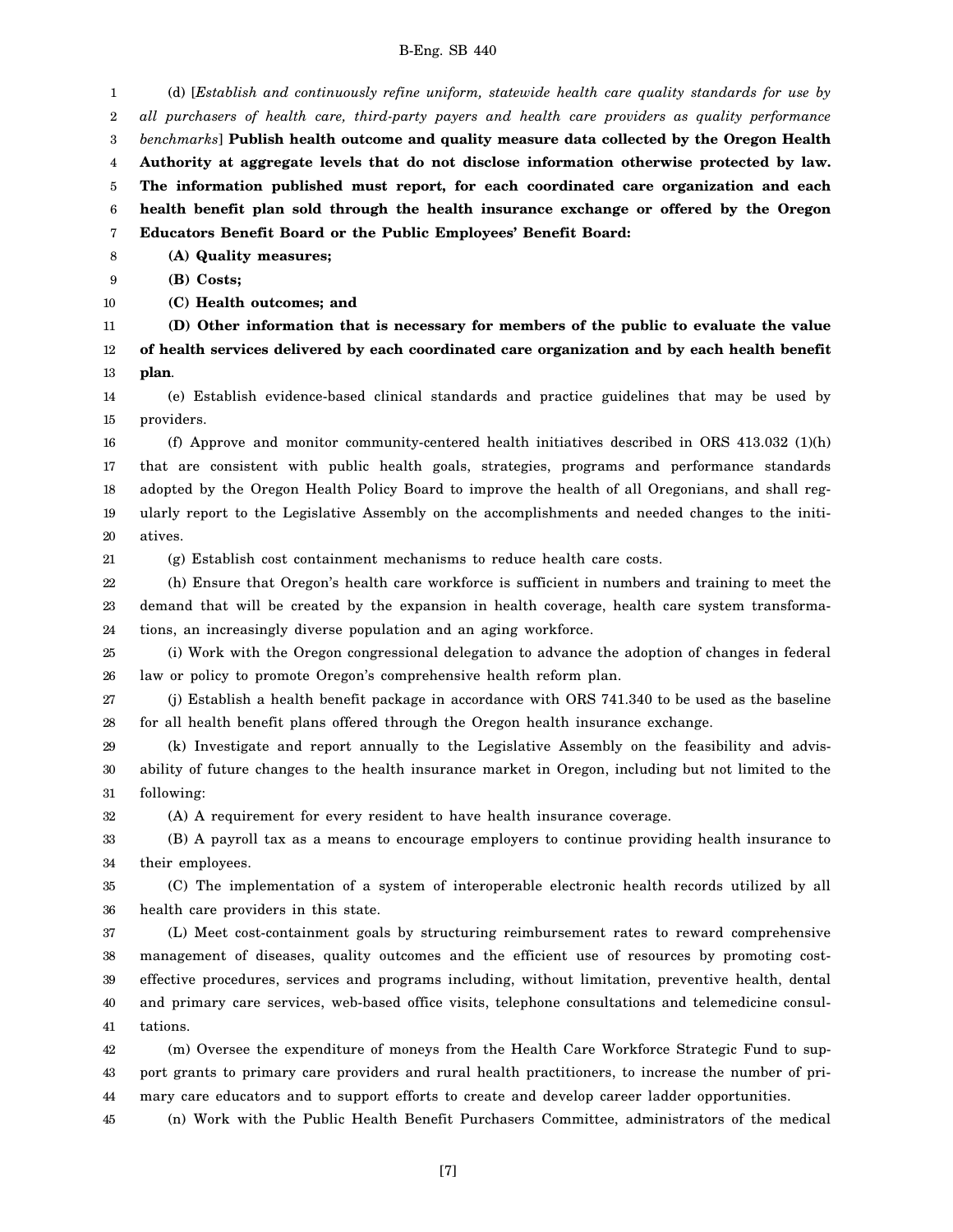1 2 3 assistance program and the Department of Corrections to identify uniform contracting standards for health benefit plans that achieve maximum quality and cost outcomes and align the contracting standards for all state programs to the greatest extent practicable.

4 (2) The Oregon Health Policy Board is authorized to:

5 6 (a) Subject to the approval of the Governor, organize and reorganize the authority as the board considers necessary to properly conduct the work of the authority.

7 8 9 10 11 (b) Submit directly to the Legislative Counsel, no later than October 1 of each even-numbered year, requests for measures necessary to provide statutory authorization to carry out any of the board's duties or to implement any of the board's recommendations. The measures may be filed prior to the beginning of the legislative session in accordance with the rules of the House of Representatives and the Senate.

12 13 14 15 16 (3) If the board or the authority is unable to perform, in whole or in part, any of the duties described in ORS 413.006 to 413.042 and 741.340 without federal approval, the authority is authorized to request, in accordance with ORS 413.072, waivers or other approval necessary to perform those duties. The authority shall implement any portions of those duties not requiring legislative authority or federal approval, to the extent practicable.

17 18 19 (4) The enumeration of duties, functions and powers in this section is not intended to be exclusive nor to limit the duties, functions and powers imposed on the board by ORS 413.006 to 413.042 and 741.340 and by other statutes.

20 21 (5) The board shall consult with the Department of Consumer and Business Services in completing the tasks set forth in subsection  $(1)(j)$  and  $(k)(A)$  of this section.

22 **SECTION 7.** ORS 413.032 is amended to read:

23 413.032. (1) The Oregon Health Authority is established. The authority shall:

24 (a) Carry out policies adopted by the Oregon Health Policy Board;

25 26 (b) Administer the Oregon Integrated and Coordinated Health Care Delivery System established in ORS 414.620;

27 (c) Administer the Oregon Prescription Drug Program;

28 29 (d) Develop the policies for and the provision of publicly funded medical care and medical assistance in this state;

30 31 (e) Develop the policies for and the provision of mental health treatment and treatment of addictions;

32 (f) Assess, promote and protect the health of the public as specified by state and federal law;

33 34 35 (g) Provide regular reports to the board with respect to the performance of health services contractors serving recipients of medical assistance, including reports of trends in health services and enrollee satisfaction;

36 37 (h) Guide and support, with the authorization of the board, community-centered health initiatives designed to address critical risk factors, especially those that contribute to chronic disease;

38 39 (i) Be the state Medicaid agency for the administration of funds from Titles XIX and XXI of the Social Security Act and administer medical assistance under ORS chapter 414;

40 41 (j) In consultation with the Director of the Department of Consumer and Business Services, periodically review and recommend standards and methodologies to the Legislative Assembly for:

42 (A) Review of administrative expenses of health insurers;

43 (B) Approval of rates; and

44 (C) Enforcement of rating rules adopted by the Department of Consumer and Business Services;

45 (k) Structure reimbursement rates for providers that serve recipients of medical assistance to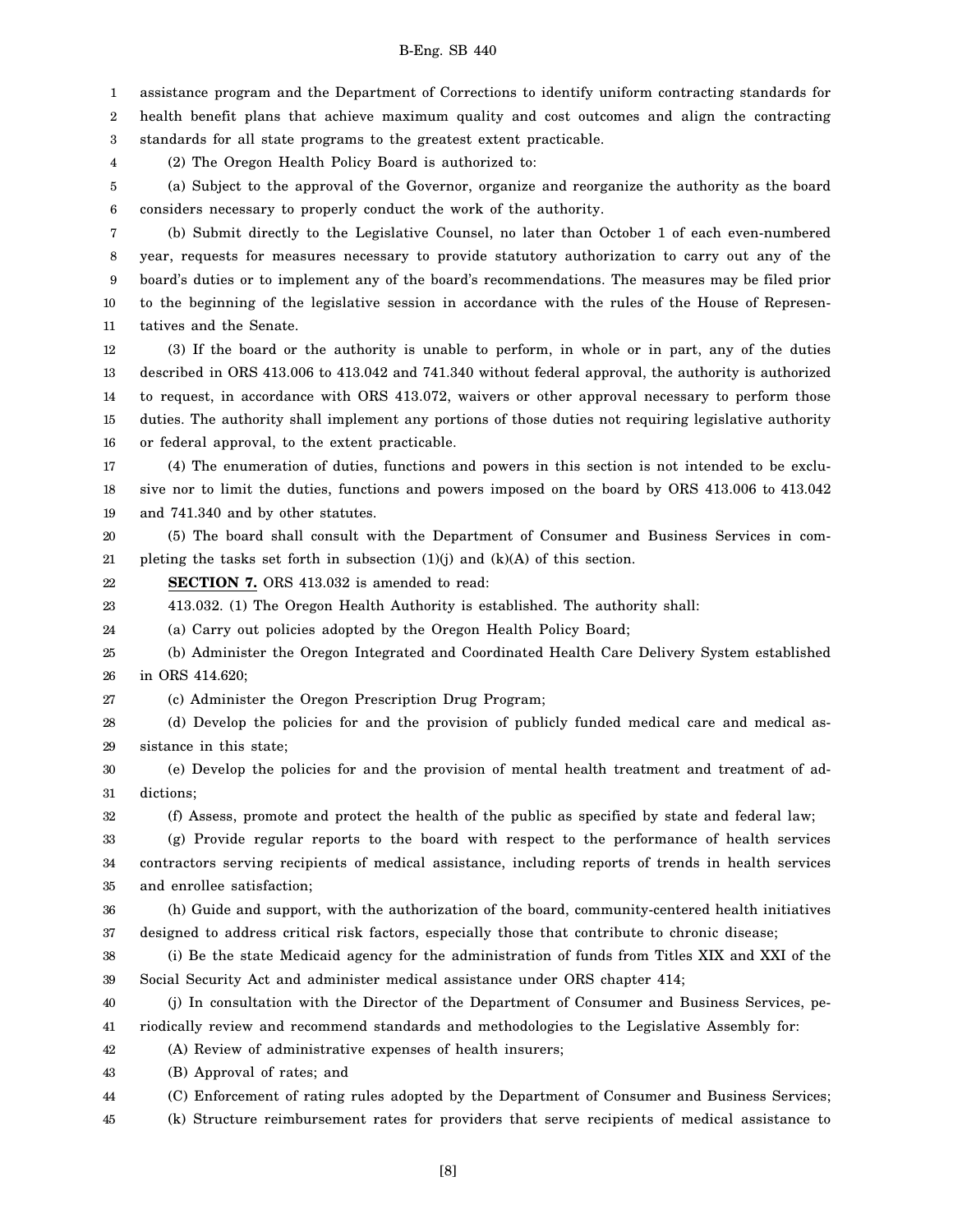1 2 3 4 5 6 7 8 9 10 11 12 13 14 15 16 17 18 19 20 21 22 23 24 25 26 27 28 29 30 31 32 33 34 35 36 37 38 39 40 41 reward comprehensive management of diseases, quality outcomes and the efficient use of resources and to promote cost-effective procedures, services and programs including, without limitation, preventive health, dental and primary care services, web-based office visits, telephone consultations and telemedicine consultations; (L) Guide and support community three-share agreements in which an employer, state or local government and an individual all contribute a portion of a premium for a community-centered health initiative or for insurance coverage; (m) Develop, in consultation with the Department of Consumer and Business Services, one or more products designed to provide more affordable options for the small group market; [*and*] (n) Implement policies and programs to expand the skilled, diverse workforce as described in ORS 414.018 (4)**; and (o) Implement a process for collecting the health outcome and quality measure data identified by the Health Plan Quality Metrics Committee and report the data to the Oregon Health Policy Board**. (2) The Oregon Health Authority is authorized to: (a) Create an all-claims, all-payer database to collect health care data and monitor and evaluate health care reform in Oregon and to provide comparative cost and quality information to consumers, providers and purchasers of health care about Oregon's health care systems and health plan networks in order to provide comparative information to consumers. (b) Develop uniform contracting standards for the purchase of health care, including the following: (A) Uniform quality standards and performance measures; (B) Evidence-based guidelines for major chronic disease management and health care services with unexplained variations in frequency or cost; (C) Evidence-based effectiveness guidelines for select new technologies and medical equipment; and (D) A statewide drug formulary that may be used by publicly funded health benefit plans. (3) The enumeration of duties, functions and powers in this section is not intended to be exclusive nor to limit the duties, functions and powers imposed on or vested in the Oregon Health Authority by ORS 413.006 to 413.042 and 741.340 or by other statutes. **SECTION 8.** ORS 413.181 is amended to read: 413.181. (1) The Department of Consumer and Business Services and the Oregon Health Authority may enter into agreements governing the disclosure of information reported to the department by insurers with certificates of authority to transact insurance in this state. (2) The authority may use information disclosed under subsection (1) of this section for the purpose of carrying out ORS **413.032,** 414.625, 414.635, 414.638, 414.645 and 414.651. **SECTION 9.** ORS 414.025 is amended to read: 414.025. As used in this chapter and ORS chapters 411 and 413, unless the context or a specially applicable statutory definition requires otherwise: (1)(a) "Alternative payment methodology" means a payment other than a fee-for-services payment, used by coordinated care organizations as compensation for the provision of integrated and

42 coordinated health care and services.

43 (b) "Alternative payment methodology" includes, but is not limited to:

44 (A) Shared savings arrangements;

45 (B) Bundled payments; and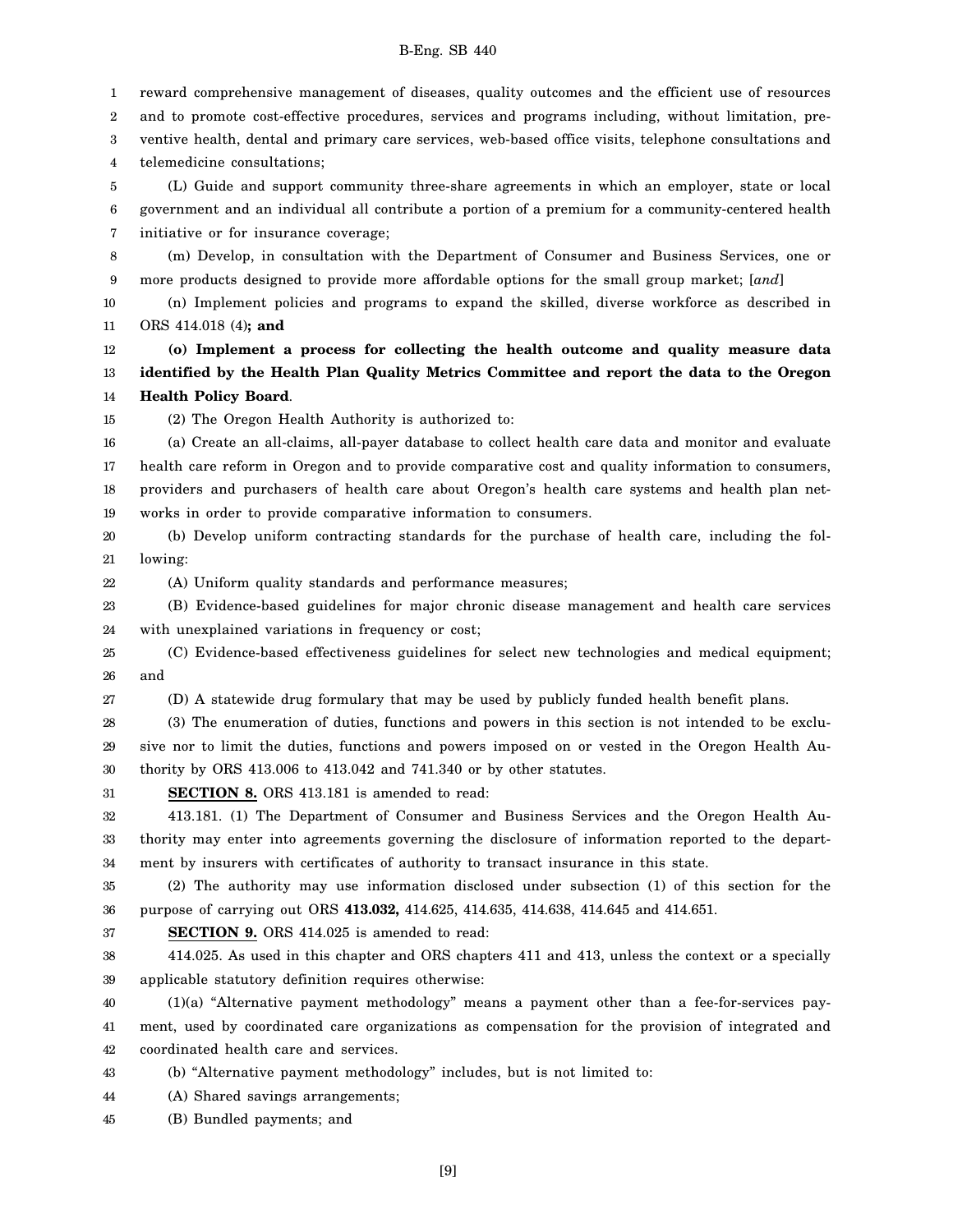1 2 3 4 5 6 7 8 9 10 11 12 13 14 15 16 17 18 19 20 21 22 23 24 25 26 27 28 29 30 31 32 33 34 35 36 37 38 39 40 41 42 43 44 45 (C) Payments based on episodes. (2) "Category of aid" means assistance provided by the Oregon Supplemental Income Program, aid granted under ORS 412.001 to 412.069 and 418.647 or federal Supplemental Security Income payments. (3) "Community health worker" means an individual who: (a) Has expertise or experience in public health; (b) Works in an urban or rural community, either for pay or as a volunteer in association with a local health care system; (c) To the extent practicable, shares ethnicity, language, socioeconomic status and life experiences with the residents of the community where the worker serves; (d) Assists members of the community to improve their health and increases the capacity of the community to meet the health care needs of its residents and achieve wellness; (e) Provides health education and information that is culturally appropriate to the individuals being served; (f) Assists community residents in receiving the care they need; (g) May give peer counseling and guidance on health behaviors; and (h) May provide direct services such as first aid or blood pressure screening. (4) "Coordinated care organization" means an organization meeting criteria adopted by the Oregon Health Authority under ORS 414.625. (5) "Dually eligible for Medicare and Medicaid" means, with respect to eligibility for enrollment in a coordinated care organization, that an individual is eligible for health services funded by Title XIX of the Social Security Act and is: (a) Eligible for or enrolled in Part A of Title XVIII of the Social Security Act; or (b) Enrolled in Part B of Title XVIII of the Social Security Act. (6) "Global budget" means a total amount established prospectively by the Oregon Health Authority to be paid to a coordinated care organization for the delivery of, management of, access to and quality of the health care delivered to members of the coordinated care organization. (7) "Health services" means at least so much of each of the following as are funded by the Legislative Assembly based upon the prioritized list of health services compiled by the Health Evidence Review Commission under ORS 414.690: (a) Services required by federal law to be included in the state's medical assistance program in order for the program to qualify for federal funds; (b) Services provided by a physician as defined in ORS 677.010, a nurse practitioner certified under ORS 678.375 or other licensed practitioner within the scope of the practitioner's practice as defined by state law, and ambulance services; (c) Prescription drugs; (d) Laboratory and X-ray services; (e) Medical equipment and supplies; (f) Mental health services; (g) Chemical dependency services; (h) Emergency dental services; (i) Nonemergency dental services; (j) Provider services, other than services described in paragraphs (a) to (i), (k), (L) and (m) of this subsection, defined by federal law that may be included in the state's medical assistance program;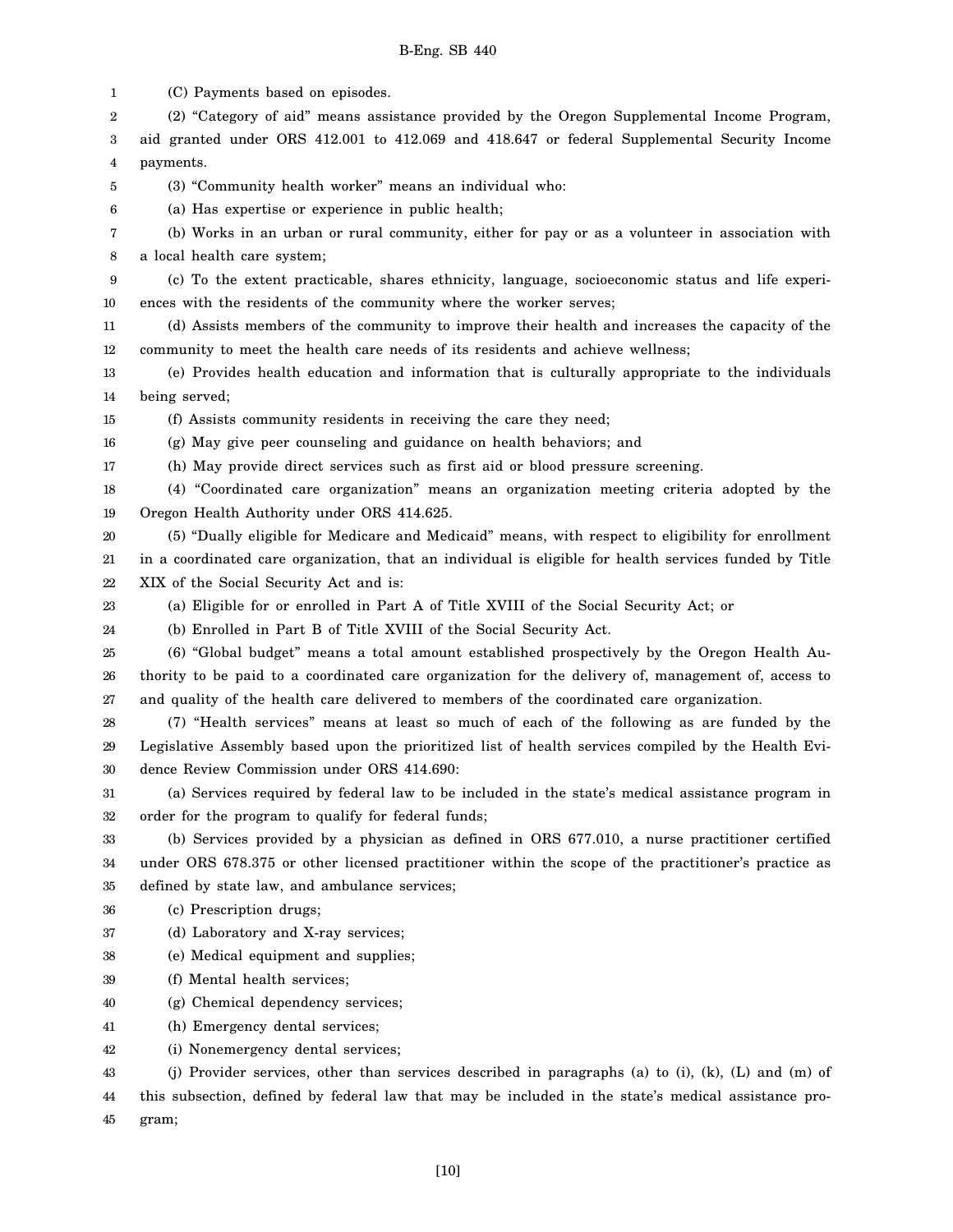1 (k) Emergency hospital services;

2 (L) Outpatient hospital services; and

3 (m) Inpatient hospital services.

4 (8) "Income" has the meaning given that term in ORS 411.704.

5 6 7 8 (9) "Investments and savings" means cash, securities as defined in ORS 59.015, negotiable instruments as defined in ORS 73.0104 and such similar investments or savings as the department or the authority may establish by rule that are available to the applicant or recipient to contribute toward meeting the needs of the applicant or recipient.

9 10 11 12 13 (10) "Medical assistance" means so much of the medical, mental health, preventive, supportive, palliative and remedial care and services as may be prescribed by the authority according to the standards established pursuant to ORS 414.065, including premium assistance and payments made for services provided under an insurance or other contractual arrangement and money paid directly to the recipient for the purchase of health services and for services described in ORS 414.710.

14 15 16 17 18 (11) "Medical assistance" includes any care or services for any individual who is a patient in a medical institution or any care or services for any individual who has attained 65 years of age or is under 22 years of age, and who is a patient in a private or public institution for mental diseases. "Medical assistance" does not include care or services for an inmate in a nonmedical public institution.

19 20 21 (12) "Patient centered primary care home" means a health care team or clinic that is organized in accordance with the standards established by the Oregon Health Authority under ORS 414.655 and that incorporates the following core attributes:

22 (a) Access to care;

23 (b) Accountability to consumers and to the community;

24 (c) Comprehensive whole person care;

25 (d) Continuity of care;

26 (e) Coordination and integration of care; and

27 (f) Person and family centered care.

28 29 30 31 32 33 (13) "Peer wellness specialist" means an individual who is responsible for assessing mental health service and support needs of the individual's peers through community outreach, assisting individuals with access to available services and resources, addressing barriers to services and providing education and information about available resources and mental health issues in order to reduce stigmas and discrimination toward consumers of mental health services and to provide direct services to assist individuals in creating and maintaining recovery, health and wellness.

34 (14) "Person centered care" means care that:

35 (a) Reflects the individual patient's strengths and preferences;

36 37 (b) Reflects the clinical needs of the patient as identified through an individualized assessment; and

38

(c) Is based upon the patient's goals and will assist the patient in achieving the goals.

39 40 41 42 (15) "Personal health navigator" means an individual who provides information, assistance, tools and support to enable a patient to make the best health care decisions in the patient's particular circumstances and in light of the patient's needs, lifestyle, combination of conditions and desired outcomes.

43 44 45 (16) "Quality measure" means the **health outcome and quality** measures and benchmarks identified by the [*authority*] **Health Plan Quality Metrics Committee and the metrics and scoring subcommittee** in accordance with ORS **413.017 (4) and** 414.638.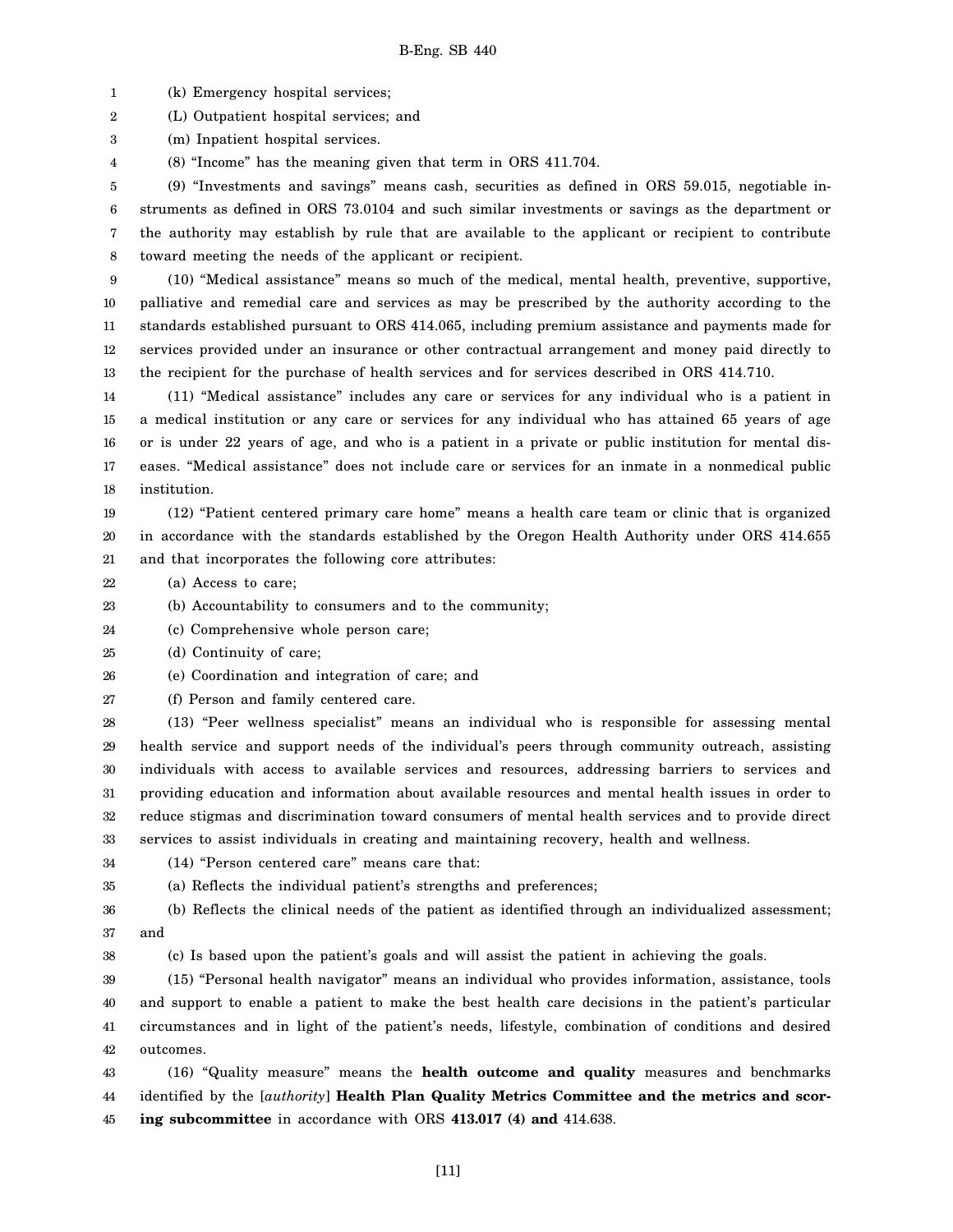1 2 3 (17) "Resources" has the meaning given that term in ORS 411.704. For eligibility purposes, "resources" does not include charitable contributions raised by a community to assist with medical expenses.

4

**SECTION 10.** ORS 414.638 is amended to read:

5 6 7 414.638. (1) There is created **in the Health Plan Quality Metrics Committee,** a nine-member metrics and scoring [*committee*] **subcommittee** appointed by the Director of the Oregon Health Authority. The members of the [*committee*] **subcommittee** serve two-year terms and must include:

8 (a) Three members at large;

9 (b) Three individuals with expertise in health outcomes measures; and (c) Three representatives of coordinated care organizations.

10

11 12 13 14 15 16 17 18 19 20 21 (2) The [*committee*] **subcommittee** shall [*use a public process to identify objective outcome and quality measures, including measures of*] **select, from the health** outcome and quality [*for ambulatory care, inpatient care, chemical dependency and mental health treatment, oral health care and all other health*] **measures identified by the Health Plan Quality Metrics Committee, the health outcome and quality measures applicable to** services provided by coordinated care organizations. [*Quality measures adopted by the committee must be consistent with existing state and national quality measures.*] The Oregon Health Authority shall incorporate these measures into coordinated care organization contracts to hold the organizations accountable for performance and customer satisfaction requirements. **The authority shall notify each coordinated care organization of any changes in the measures at least three months before the beginning of the contract period during which the new measures will be in place.**

22 23 24 (3) The [*committee must adopt*] **subcommittee shall evaluate the health** outcome and quality measures annually**, reporting recommendations based on its findings to the Health Plan Quality Metrics Committee,** and adjust the measures to reflect:

25 (a) The amount of the global budget for a coordinated care organization;

26 (b) Changes in membership of the organization;

27 (c) The organization's costs for implementing outcome and quality measures; and

28 29 (d) The community health assessment and the costs of the community health assessment conducted by the organization under ORS 414.627.

30 31 32 (4) The authority shall evaluate on a regular and ongoing basis the outcome and quality measures [*adopted*] **selected** by the [*committee*] **subcommittee** under this section for members in each coordinated care organization and for members statewide.

33 34 35 [*(5) The authority shall utilize available data systems for reporting outcome and quality measures adopted by the committee and take actions to eliminate any redundant reporting or reporting of limited value.*]

36 37 38 [*(6) The authority shall publish the information collected under this section at aggregate levels that do not disclose information otherwise protected by law. The information published must report, by coordinated care organization:*]

39 [*(a) Quality measures;*]

40 [*(b) Costs;*]

41 [*(c) Outcomes; and*]

42 [*(d) Other information, as specified by the contract between the coordinated care organization and*

43 44 *the authority, that is necessary for the authority, members and the public to evaluate the value of health services delivered by a coordinated care organization.*]

45 **SECTION 11.** ORS 414.679 is amended to read: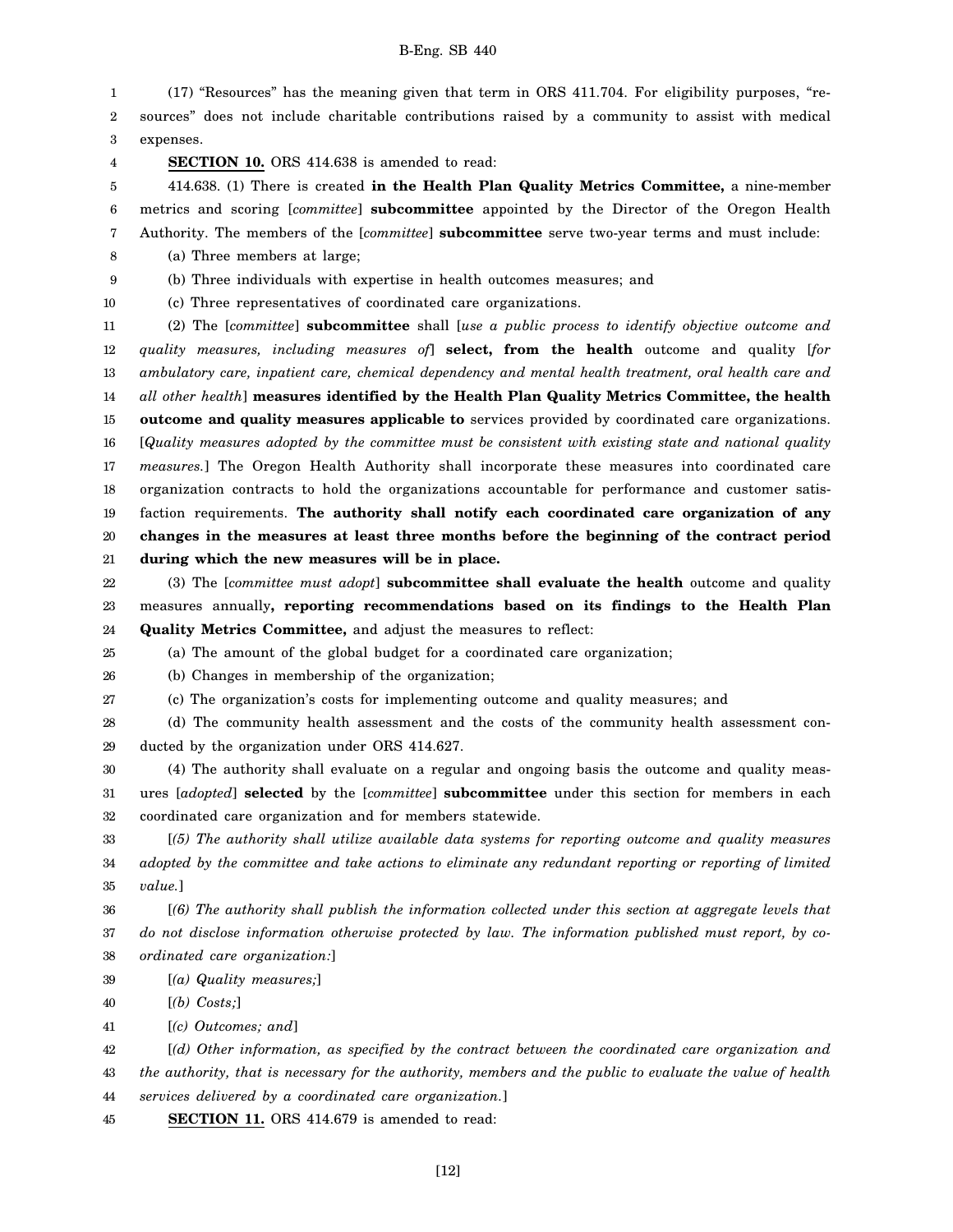1 2 3 4 414.679. (1) The Oregon Health Authority shall ensure the appropriate use of member information by coordinated care organizations, including the use of electronic health information and administrative data that is available when and where the data is needed to improve health and health care through a secure, confidential health information exchange.

5 6 7 8 9 10 11 12 13 (2) A member of a coordinated care organization must have access to the member's personal health information in the manner provided in 45 C.F.R. 164.524 so the member can share the information with others involved in the member's care and make better health care and lifestyle choices. (3) Notwithstanding ORS 179.505, a coordinated care organization, its provider network and programs administered by the Department of Human Services for seniors and persons with disabilities shall use and disclose member information for purposes of service and care delivery, coordination, service planning, transitional services and reimbursement, in order to improve the safety and quality of care, lower the cost of care and improve the health and well-being of the organization's members.

14 15 16 17 18 19 20 21 (4) A coordinated care organization and its provider network shall use and disclose sensitive diagnosis information including HIV and other health and mental health diagnoses, within the coordinated care organization for the purpose of providing whole-person care. Individually identifiable health information must be treated as confidential and privileged information subject to ORS 192.553 to 192.581 and applicable federal privacy requirements. Redisclosure of individually identifiable information outside of the coordinated care organization and the organization's providers for purposes unrelated to this section or the requirements of ORS **413.032,** 414.625, 414.632, 414.635, 414.638, 414.653 or 414.655 remains subject to any applicable federal or state privacy requirements.

22 23 24 (5) This section does not prohibit the disclosure of information between a coordinated care organization and the organization's provider network, and the Oregon Health Authority and the Department of Human Services for the purpose of administering the laws of Oregon.

25 26 27 28 (6) The Health Information Technology Oversight Council shall develop readily available informational materials that can be used by coordinated care organizations and providers to inform all participants in the health care workforce about the appropriate uses and limitations on disclosure of electronic health records, including need-based access and privacy mandates.

29

**SECTION 12.** ORS 417.721 is amended to read:

30 31 32 33 417.721. The Oregon Health Authority**, the Health Plan Quality Metrics Committee** and the Early Learning Council shall work collaboratively with coordinated care organizations to develop performance metrics for prenatal care, delivery and infant care that align with early learning outcomes.

34 35 **SECTION 13.** Section 1, chapter 608, Oregon Laws 2013, as amended by section 6, chapter 16, Oregon Laws 2015, is amended to read:

36 **Sec. 1.** (1) As used in this section:

37 (a) "Coordinated care organization" has the meaning given that term in ORS 414.025.

38 39 (b) "Hospital" means a hospital that is subject to the assessment imposed under section 2, chapter 736, Oregon Laws 2003.

40 41 (c) "Metrics and scoring [*committee*] **subcommittee**" means the [*committee*] **subcommittee** created in ORS 414.638.

42 43 44 (2) In consultation with the President of the Senate and the Speaker of the House of Representatives, the Director of the Oregon Health Authority shall appoint a hospital performance metrics advisory committee consisting of nine members, including:

45 (a) Four members who represent hospitals;